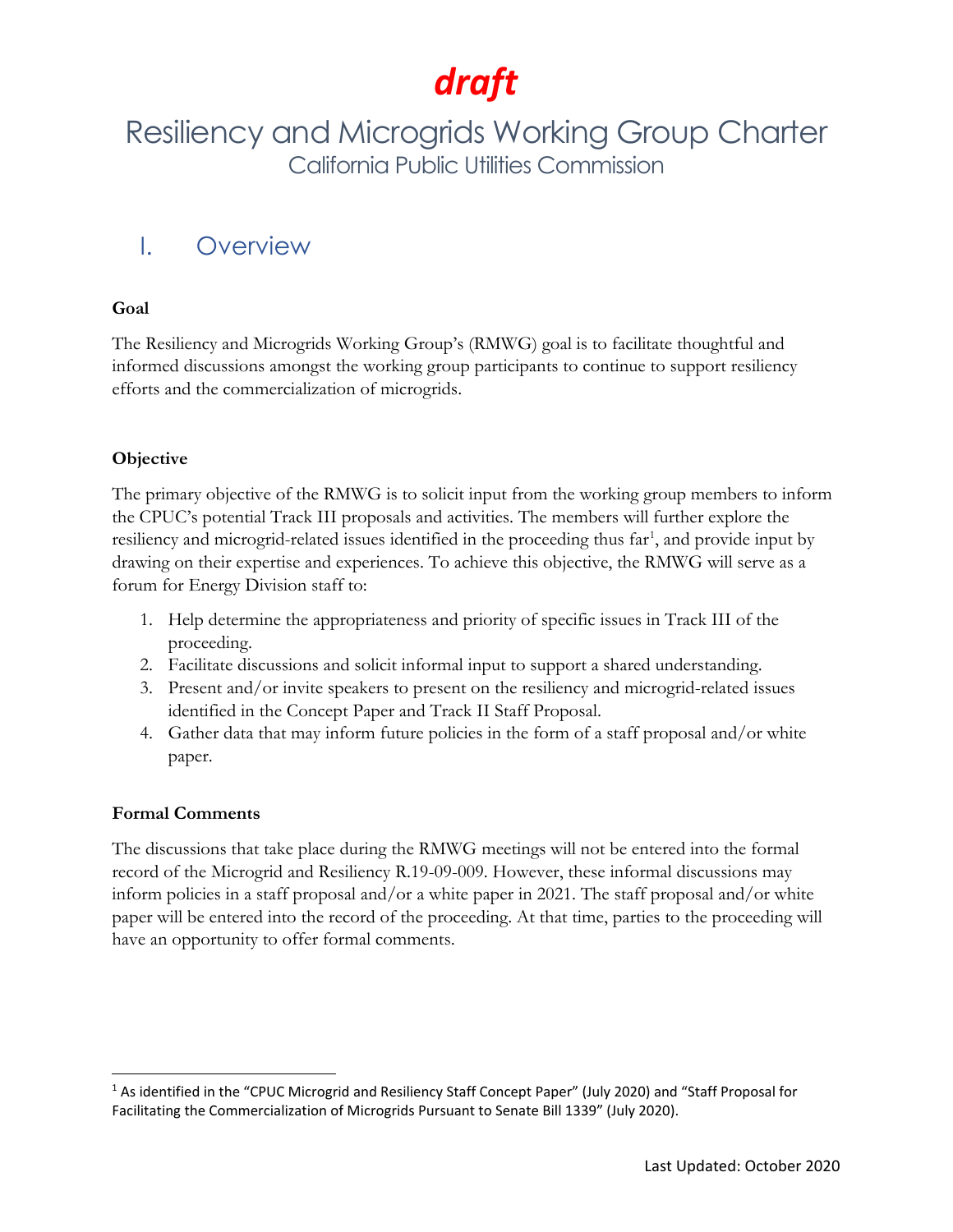### **Sub-Groups**

The RMWG will be the primary venue for presentations and member discussions. However, there may be a need to convene discrete, specific-purpose bodies that branches off the main group to fulfill specific functions. The structure, format, facilitators, and defined work products may vary depending on the specific purpose of the subgroup.

## II. Statutory Background and Requirement

SB 1339, enacted in 2018, directs the CPUC to undertake activities to further develop policies related to microgrids.<sup>2</sup> On September 12, 2019, the CPUC initiated Rulemaking (R.) 19-09-009 to develop a framework for facilitating the commercialization of microgrids pursuant to SB 1339 and improving the resiliency of the electrical system.

On December 20, 2019, the CPUC issued a scoping memo which divided the proceeding into three tracks. According to the scoping memo, Track 1 of the proceeding encompasses the CPUC's goal of deploying resiliency planning in areas that are prone to outage events and wildfires, with the goal of putting some microgrid and other resiliency strategies by Spring or Summer 2020. Track 2 of the proceeding is intended to accomplish the state's broader policy goals in the context of supporting microgrids and resiliency such as, but not limited to, developing standards, guidelines, rates, and tariffs to support and reduce barriers to microgrid commercialization statewide. Lastly, Track 3 of the proceeding will consider the ongoing implementation requirements of SB 1339 as well as any future resiliency planning such as, but not limited to, the formation of working groups to codify standards and protocols.

Pursuant to Public Utilities Code (PUC) Code 8371(e), the CPUC formed this working group to codify standards and protocols needed to meet the California electrical corporation and Independent System Operator microgrid requirements.

<span id="page-1-0"></span> $2$  SB 1339 is also known as Public Utilities Code 8371. See Appendix 9.3 for a complete copy.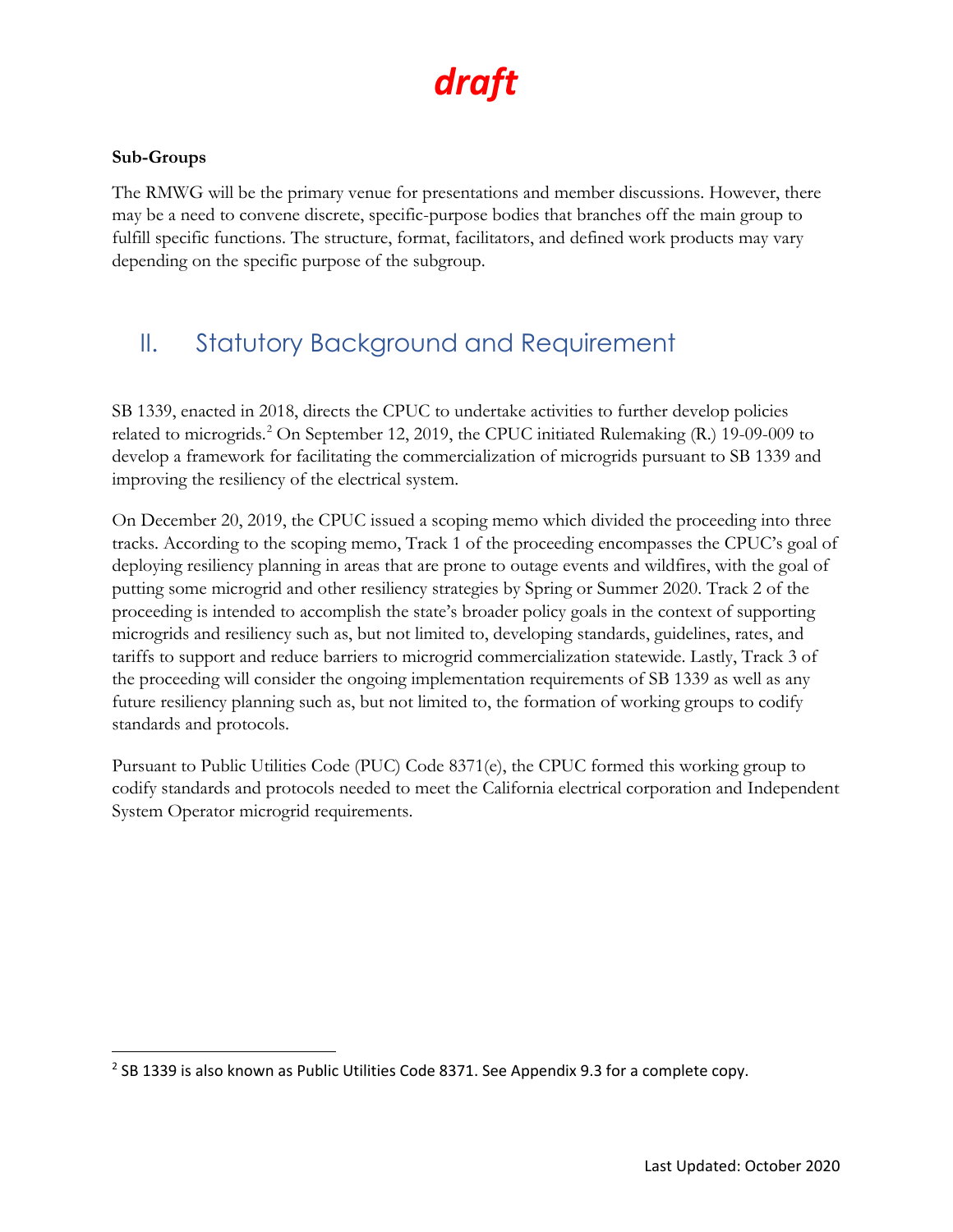## III. Ground Rules for Participation

To participate in the RMWG, members must acknowledge and agree to the following ground rules.

- 1. Members must be willing to work constructively and collaboratively to find reasonable approaches for developing the work products identified in this charter recognizing the broader CPUC goals and responsibilities and policy goals, including but not limited to: promote safe and reliable utility service, ensure just and reasonable rates, and design and implement public policies that promote California's environmental sustainability goals.
- 2. The topics to be addressed may become highly technical. Energy Division will do its best to provide materials and resources to facilitate understanding of these topics. Members must make a good faith effort to review and understand any materials provided in advance of RMWG meetings. This may require time outside of the designated RMWG meeting times.
- 3. Members must restrict comments and discussions during meetings to the relevant topics being discussed for each meeting.
- 4. Members must be committed to helping Energy Division meet the deadlines that will be developed in this working group.
- 5. Members acknowledge that amendments to the charter might be updated and revised from time to time.

## IV. Frequency and Format of Meetings

Energy Division will host working group meetings approximately every 4 weeks. Additional meetings will be added, as necessary. Members can participate in the RMWG either online via WebEx or join by telephone.

Each meeting will generally follow a standard format (see table below). The meeting will begin with reviewing administrative items such as providing updates and discussing near-term activities. Then, Energy Division will introduce a new topic area in which they will present or invite a presenter to speak on the topic. Afterwards, the working group will have the opportunity to ask clarifying questions and further discuss. The meeting will conclude with next steps and action items.

Specific meeting agenda items will be circulated by Energy Division prior to each scheduled meeting. The meeting duration will depend on the number of topics and presenters.

The meetings may be recorded but will not be part of the formal proceeding.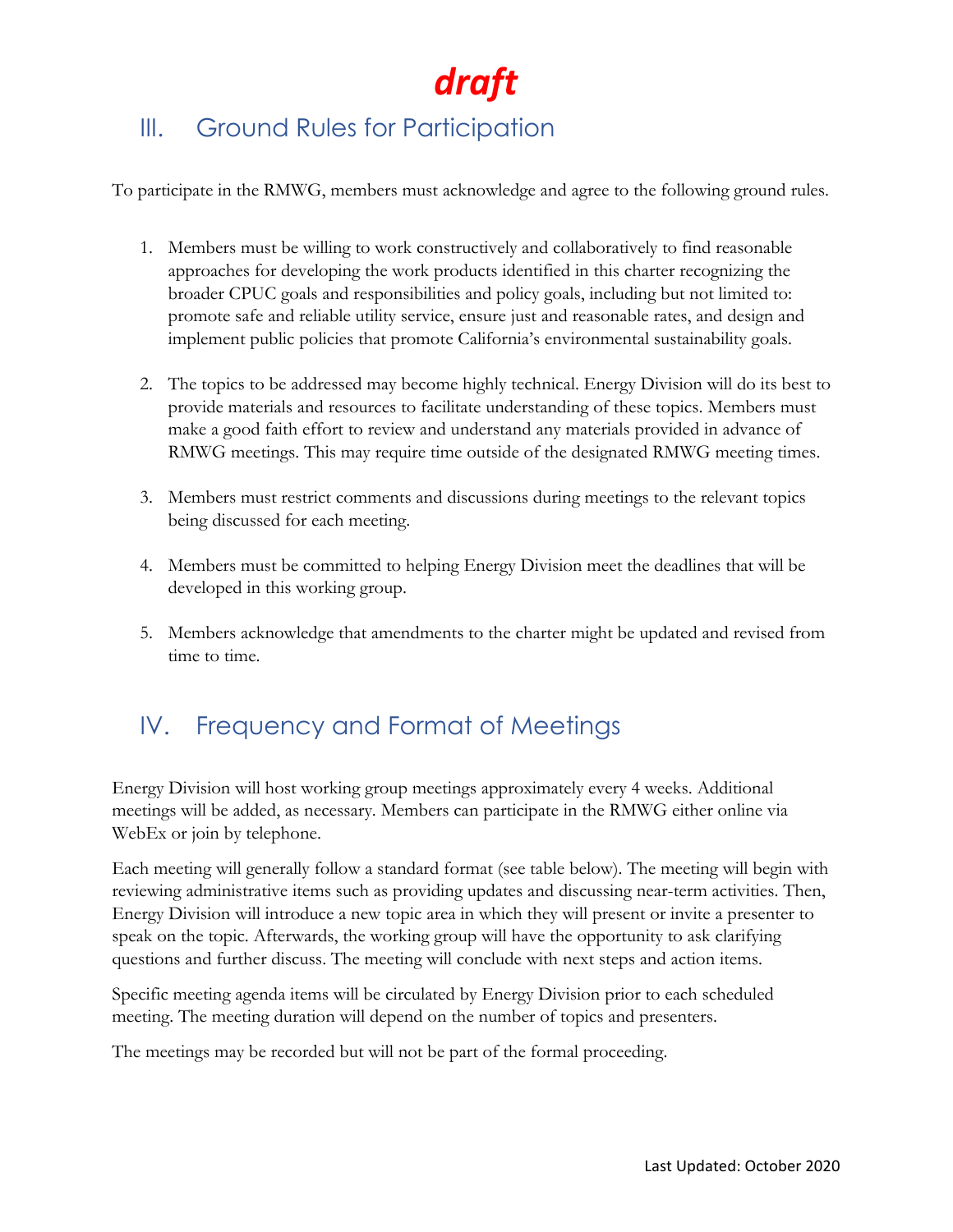### **AGENDA**

The table below presents a sample agenda for working group meetings. Actual agendas will be circulated to the service list of the microgrids and resiliency proceeding (R.19-09-009) prior to each meeting.

| Agenda Item                 | Description                                                                                                                                                                                         |
|-----------------------------|-----------------------------------------------------------------------------------------------------------------------------------------------------------------------------------------------------|
| Introductions/Admin         | Examples: Energy Division reports out on recently completed action items;<br>provides updates to follow up items from previous meeting; discusses near-<br>term activities.                         |
| Presentation Topic          | Energy Division introduces topic area; Energy Division presents or invites<br>a presenter to speak on the topic.                                                                                    |
| Group Discussion and<br>Q&A | Members have discussions on the topic presented, ask clarifying questions,<br>and provide initial responses/input. This may or may not include breakout<br>groups and group report outs afterwards. |
| Close                       | Next Steps and Action items                                                                                                                                                                         |

## V. Priority Topics

In Autumn 2020, the RMWG meeting will host a kickoff meeting to introduce the charter's goals, priorities, and timeline and receive feedback. In the subsequent meetings, the RMWG will examine the following list of topics. This list does not indicate the chronological order that the topics will be addressed. Additionally, the topics are subject to change, and the reprioritizations of the topics may be necessary as the discussions evolve over the course of the RMWG meetings.

The primary guiding principle for separating high from lower priority topics is to avoid duplication of effort and inconsistency across proceedings, programs, and policies within the CPUC and across other related institutions, including CARB, CAISO, and CEC. Another, related guiding principle is to focus efforts on barriers to microgrid commercialization that are within CPUC jurisdiction. In other words, lower priority topics are those that involve:

- Changes to policies recently litigated and/or decided by the CPUC (e.g., in Track 1 or Track 2 decisions)
- Matters currently under deliberation in other proceedings within or outside of CPUC (e.g., NEM, SGIP, CAISO Initiative: Energy Storage and Distributed Energy Resources, CAISO Initiative: Proxy Demand Resource – Resource Adequacy Clarifications)

#### **Priorities**